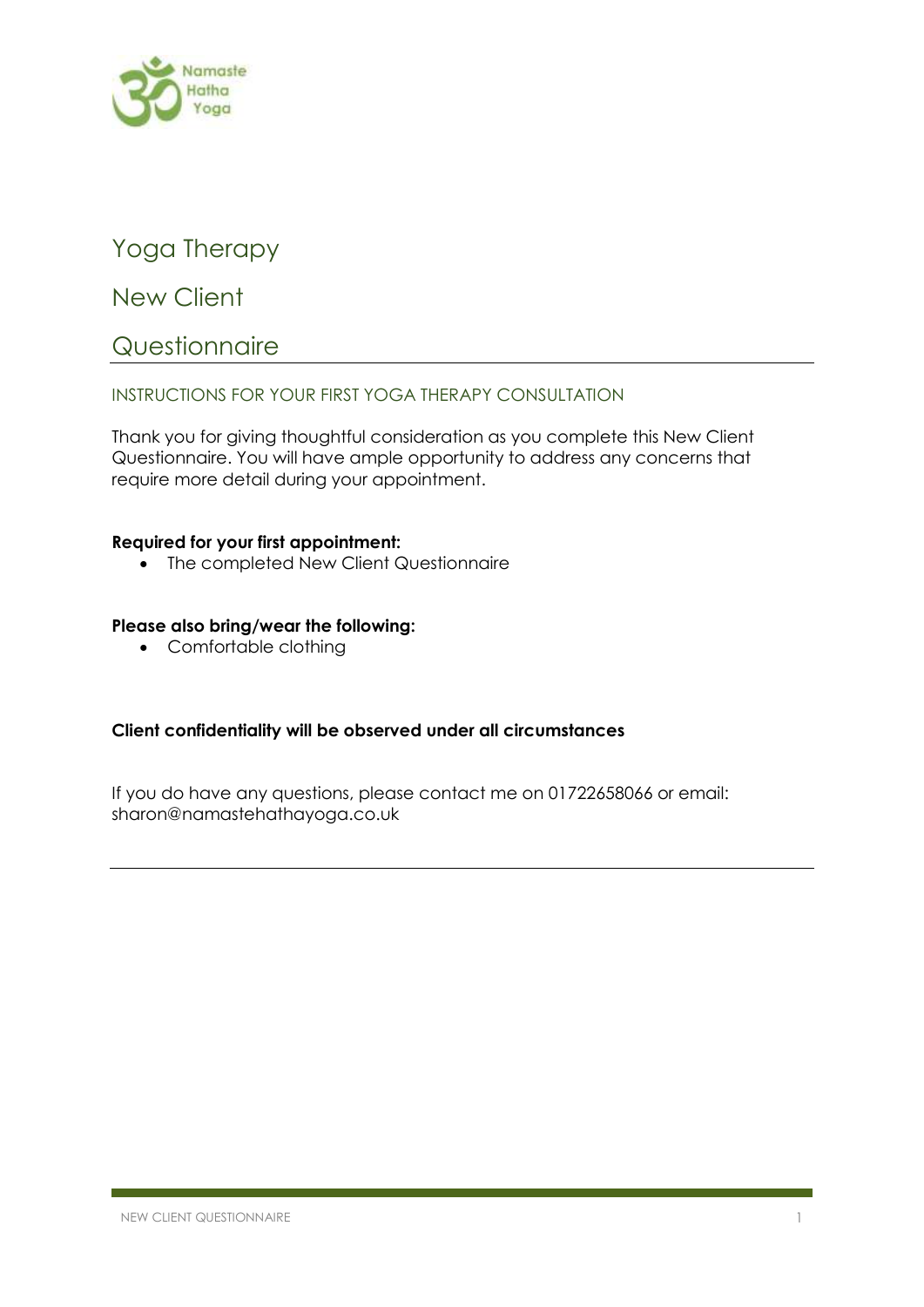

## YOGA THERAPY **New Client Questionnaire**

Client confidentiality will be maintained at all times. The information provided on this questionnaire may only be disclosed with the express written consent of the individual named herein or, if under the age of 18, his or her legal guardian

**Please allow 25-30 minutes to complete this questionnaire. Please answer the questions below as thoroughly as possible so that the best possible assessment can be made and a realistic and workable plan can be developed for supporting you in reaching your health goals. Your answers to personal questions such as relationship status, religion etc. are important as they provide helpful context for establishing a productive partnership with you. That said, please answer ONLY the questions you are comfortable answering**

Today's Date:

| <b>Contact Information</b>                  |                          |  |                |  |                     |            |       |  |
|---------------------------------------------|--------------------------|--|----------------|--|---------------------|------------|-------|--|
| Name                                        |                          |  |                |  | <b>Address</b>      |            |       |  |
| Phone                                       |                          |  |                |  | Email               |            |       |  |
| Mobile                                      |                          |  |                |  | Best time of day to |            |       |  |
|                                             |                          |  |                |  | reach you           |            |       |  |
| Preferred contact                           |                          |  |                |  |                     |            |       |  |
| method                                      |                          |  |                |  |                     |            |       |  |
| <b>Demographic Information</b>              |                          |  |                |  |                     |            |       |  |
| Gender                                      |                          |  | Date of Birth  |  |                     | Age        |       |  |
| Height                                      |                          |  | Weight (lbs)   |  |                     | Ethnicity  |       |  |
|                                             | <b>Emergency Contact</b> |  |                |  |                     |            |       |  |
| Name                                        |                          |  | Relationship   |  |                     |            | Phone |  |
| <b>Occupation &amp; Interests</b>           |                          |  |                |  |                     |            |       |  |
| Occupation                                  |                          |  | How Long?      |  |                     | Satisfied? |       |  |
| <b>Relationship Information</b>             |                          |  |                |  |                     |            |       |  |
| Status                                      |                          |  | Partner's Name |  |                     |            |       |  |
| <b>Personal Information</b>                 |                          |  |                |  |                     |            |       |  |
| Education:                                  |                          |  |                |  |                     |            |       |  |
| With whom (persons or animals) do you share |                          |  |                |  |                     |            |       |  |
| your home                                   |                          |  |                |  |                     |            |       |  |

Does your doctor/healthcare practitioner know that you are participating in Yoga Therapy? **Yes No**

What are your primary reasons for coming to Yoga Therapy?

- 1.
- 
- 2.
- 3.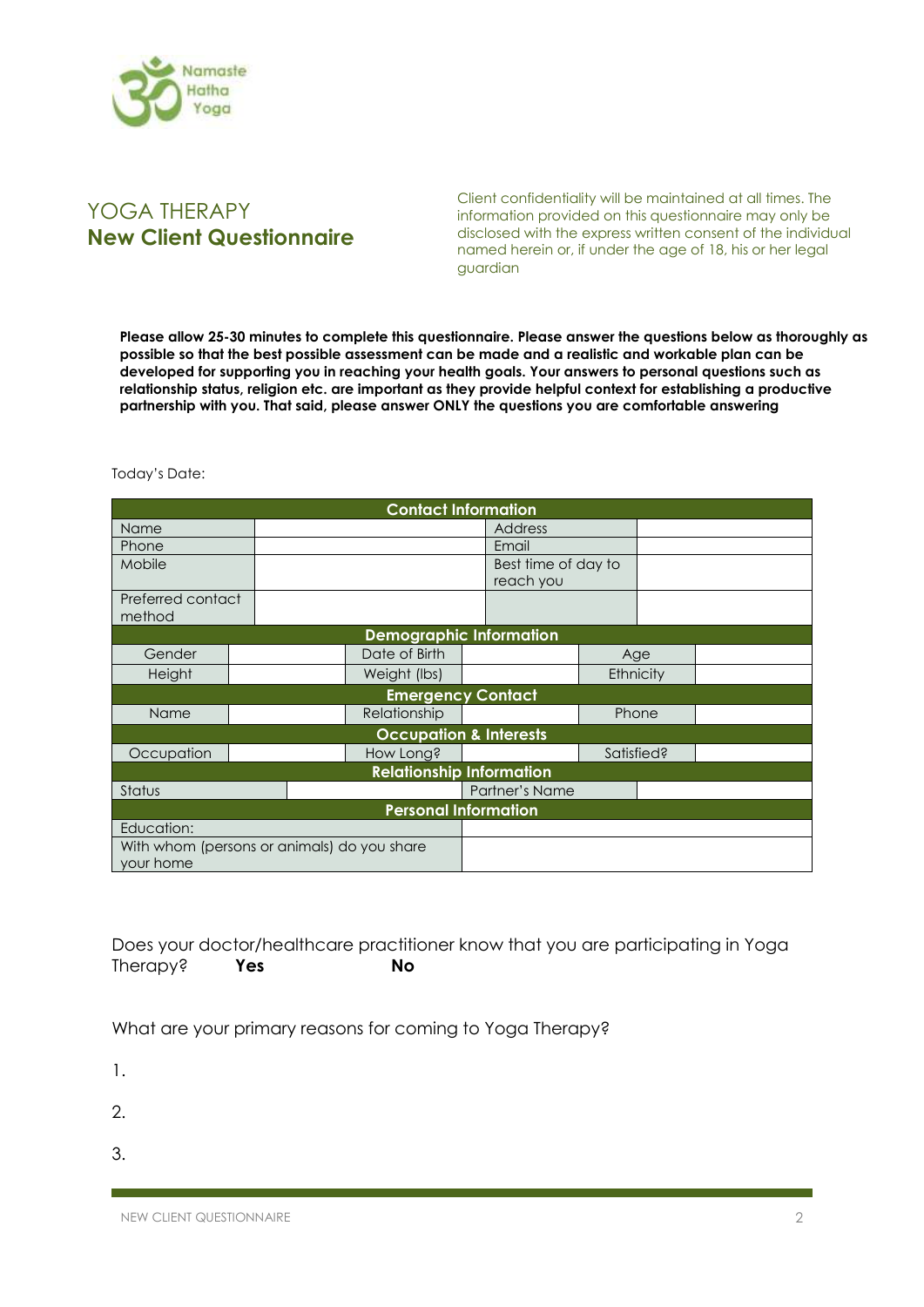

Please place an "X" next to anything you are currently experiencing. Issues that you had previously, but now longer have, mark with a "P"

| Musculoskeletal            | Cardiovascular             | <b>Neurological</b>     | <b>Endocrinological</b>          |
|----------------------------|----------------------------|-------------------------|----------------------------------|
| Neck/Back/Joint            | <b>High Blood Pressure</b> | Seizure                 | Low Blood Sugar                  |
| Pain                       |                            |                         |                                  |
| <b>Stiffness</b>           | <b>Low Blood Pressure</b>  | Headache                | <b>HBS/Diabetes</b>              |
| Fibromyalgia               | <b>Heart Palpitations</b>  | Migraines               | <b>Thyroid Issues</b>            |
| Osteoporosis               | <b>Heart Murmur</b>        | Insomnia                | <b>Gynaecological/Urological</b> |
| <b>Arthritis</b>           | <b>Circulatory</b>         | Depression              | <b>Breast Issues</b>             |
| <b>Accidents (Physical</b> | <b>Bruise Easily</b>       | Anxiety                 | Possible Pregnancy               |
| Trauma)                    |                            |                         |                                  |
| Overuse Syndrome           | <b>Varicose Veins</b>      | <b>Gastrointestinal</b> | Positive Pregnancy (Which        |
| (RSI)                      |                            |                         | Trimester?                       |
| <b>Respiratory</b>         | Swollen or Painful         | Diarrhoea               | Peri/Post-Menopausal (Please     |
|                            | Lymph Nodes                |                         | circle)                          |
| Lung Issues                | Poor Circulation           | Constipation            | Men: Prostrate Issues            |
| <b>Allergies</b>           |                            |                         |                                  |

| Any Surgery, acute, or chronic illness? (Please list) |             |                |                        |  |  |  |
|-------------------------------------------------------|-------------|----------------|------------------------|--|--|--|
| Year                                                  | Description | Ongoing YES/No | Additional Information |  |  |  |
|                                                       |             |                |                        |  |  |  |
|                                                       |             |                |                        |  |  |  |
|                                                       |             |                |                        |  |  |  |
|                                                       |             |                |                        |  |  |  |
|                                                       |             |                |                        |  |  |  |
|                                                       |             |                |                        |  |  |  |

#### **How would you describe your overall health?**

#### **Is there now or has there historically been any illness or physical challenges which may impact your Yoga practice. Please share below:**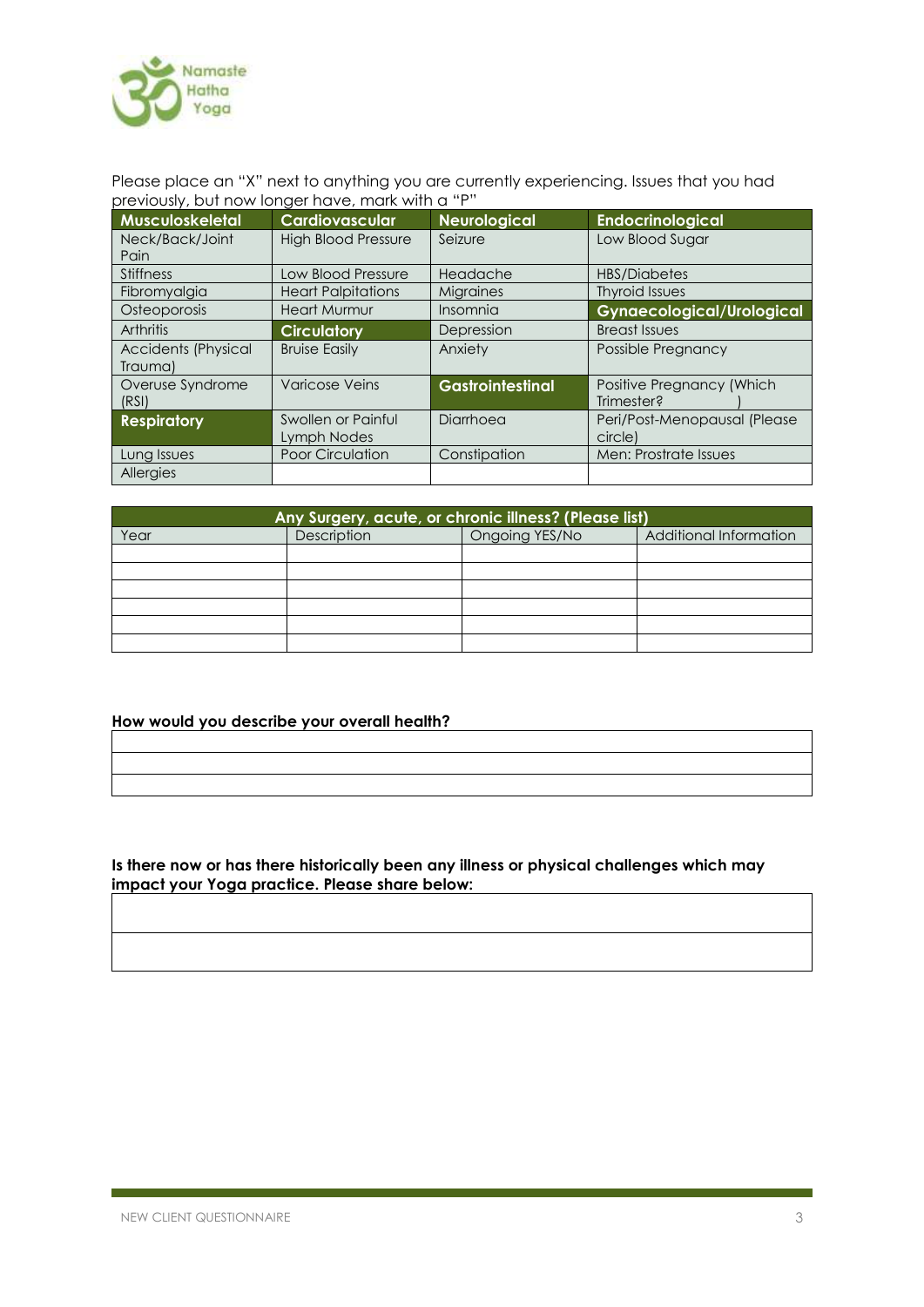

| <b>Medications (Over-the-Counter and Prescription)</b> |              |        |        |           |           |                |                   |
|--------------------------------------------------------|--------------|--------|--------|-----------|-----------|----------------|-------------------|
| <b>Name</b>                                            |              | Dosage |        | Frequency |           | Length of Time | Reason for Taking |
|                                                        |              |        |        |           |           |                |                   |
|                                                        |              |        |        |           |           |                |                   |
|                                                        |              |        |        |           |           |                |                   |
|                                                        |              |        |        |           |           |                |                   |
|                                                        |              |        |        |           |           |                |                   |
| Vitamins, Minerals or Herbal Supplements               |              |        |        |           |           |                |                   |
| Name                                                   | <b>Brand</b> |        | Dosage |           | Frequency | Length of Time | Reason for Taking |
|                                                        |              |        |        |           |           |                |                   |
|                                                        |              |        |        |           |           |                |                   |
|                                                        |              |        |        |           |           |                |                   |
|                                                        |              |        |        |           |           |                |                   |
|                                                        |              |        |        |           |           |                |                   |
|                                                        |              |        |        |           |           |                |                   |

|                                          | Dietary Intake                                      |                                    |  |
|------------------------------------------|-----------------------------------------------------|------------------------------------|--|
| Do you eat regular<br>meals?             | How much<br>caffeine do you<br>consume in a<br>dav? | Do you use<br>tobacco<br>products? |  |
| How much water do<br>you drink in a day? | Any food<br>sensitivities or<br>intolerances?       |                                    |  |

r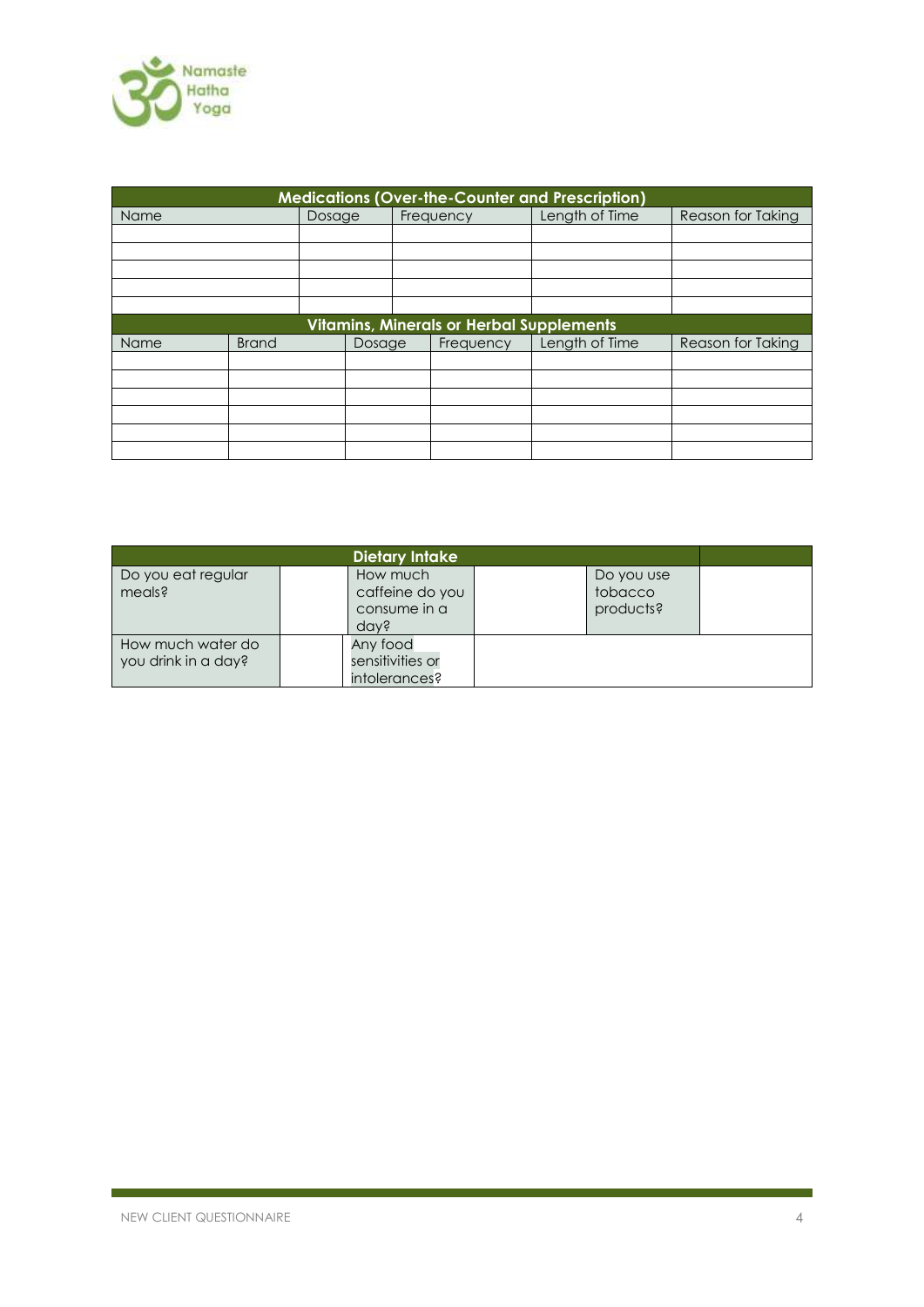

#### **Musculoskeletal System & Pain**

**On the following diagram, if you are experiencing any pain, please show the location of your pain/discomfort/stiffness and use the following symbols to describe it**

|                                                                                                     |                                                                                                 |                  |                       | Dull<br>Sharp<br>Numb <b>*</b> |       |                     |  |
|-----------------------------------------------------------------------------------------------------|-------------------------------------------------------------------------------------------------|------------------|-----------------------|--------------------------------|-------|---------------------|--|
| <b>FRONT</b>                                                                                        | <b>BACK</b>                                                                                     |                  |                       |                                |       |                     |  |
| Does anything make your                                                                             |                                                                                                 |                  |                       |                                |       |                     |  |
| pain/discomfort better?<br>Does anything make your                                                  |                                                                                                 |                  |                       |                                |       |                     |  |
| pain/discomfort worse?                                                                              |                                                                                                 |                  |                       |                                |       |                     |  |
| Is there a daily pattern to your                                                                    |                                                                                                 |                  |                       |                                |       |                     |  |
| symptoms?                                                                                           |                                                                                                 |                  |                       |                                |       |                     |  |
| Do you experience any of the following in your body? (Please tick any that apply)                   |                                                                                                 |                  |                       |                                |       |                     |  |
| <b>Stiffness</b>                                                                                    | Discomfort                                                                                      |                  |                       | Tightness                      |       |                     |  |
| Decreased mobility<br>Excess mobility                                                               |                                                                                                 |                  | Fatigue or decreased  |                                |       | Limitation in Daily |  |
|                                                                                                     | endurance                                                                                       |                  |                       | <b>Activities</b>              |       |                     |  |
| <b>Energy Level</b>                                                                                 |                                                                                                 |                  |                       |                                |       |                     |  |
|                                                                                                     | Do you every experience your energy levels as any of the following (Please tick all that apply) |                  |                       |                                |       |                     |  |
| High                                                                                                | Agitated                                                                                        | Chaotic<br>Clear |                       | Low                            |       | Fatigue             |  |
| Dull                                                                                                | Vibrant                                                                                         |                  |                       | Even                           |       |                     |  |
|                                                                                                     | Does your energy level fluctuate or is it constant?                                             |                  |                       |                                |       |                     |  |
| When is your energy at its highest?                                                                 |                                                                                                 |                  |                       |                                |       |                     |  |
| When is your energy at its lowest?                                                                  |                                                                                                 |                  |                       |                                |       |                     |  |
|                                                                                                     | What is your energy like when you first awaken?                                                 |                  |                       |                                |       |                     |  |
|                                                                                                     | On average how long do you sleep at night?                                                      |                  |                       |                                |       |                     |  |
| Do you struggle with insomnia or staying asleep?                                                    |                                                                                                 |                  |                       |                                |       |                     |  |
|                                                                                                     |                                                                                                 |                  | <b>Emotions/Moods</b> |                                |       |                     |  |
| Are you having difficulty with any of the following? (Please tick all hat apply)                    |                                                                                                 |                  |                       |                                |       |                     |  |
| Anxiety                                                                                             | Fear                                                                                            | Sadness          |                       | Depression                     |       | Grief               |  |
| Despair                                                                                             | Negative self-talk                                                                              | Anger            |                       | Other emotions                 |       |                     |  |
| Have you ever been diagnosed with a mental health condition Y N (if yes please tick all that apply) |                                                                                                 |                  |                       |                                |       |                     |  |
| Anxiety                                                                                             | Depression                                                                                      |                  | <b>PTSD</b>           |                                | Other |                     |  |
|                                                                                                     | How would you describe you overall mood and                                                     |                  |                       |                                |       |                     |  |
| energy level?                                                                                       |                                                                                                 |                  |                       |                                |       |                     |  |